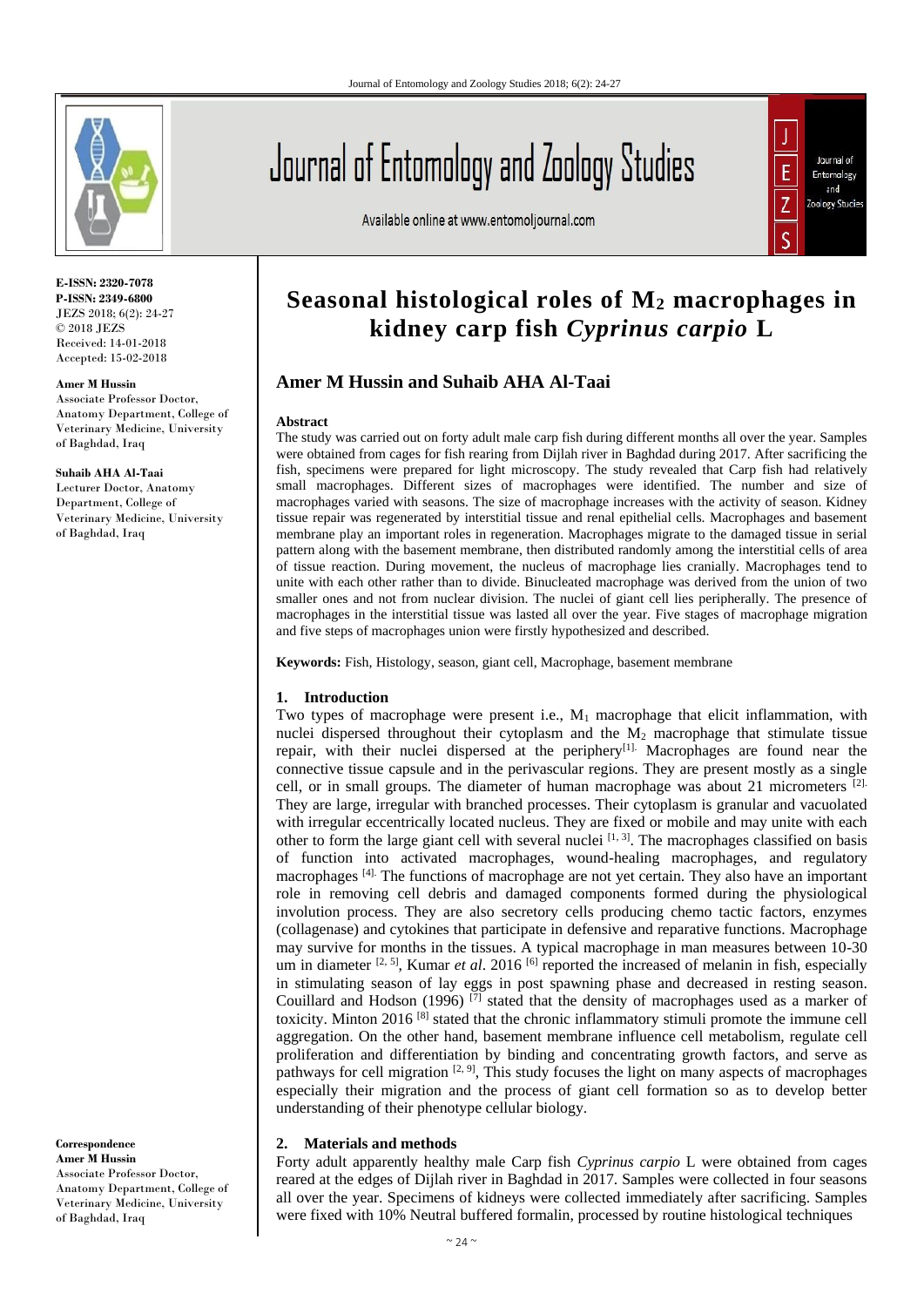for light microscopy. Hematoxylin and eosin (H&E) stain and periodic acid-Schiff (PAS) stains were used. Oculometer was used for measurement [10].

#### **3. Results**

Carp fish had relatively small macrophages with a diameter of  $(2.3-8.8) \mu m^2$  (Table 1). The study found that there were four sizes of macrophages; small, medium, large and giant cells. The size and number of macrophages varied with seasons. Small-sized macrophages were mostly increased in Autumn season, while medium and larger ones were predominated in winter and spring seasons respectively. Winter and spring seasons recorded the higher number of macrophages; autumn, and summer comes later. As macrophages directed toward the area of tissue reaction, their size was increased. During movement of macrophage, nucleus occupies the cranial part. The thickness of basement membrane increased in active seasons (Table.1). Macrophages present either individually or collectively in regular serial waves along the basement membrane (Fig. 1) or irregular clusters (Fig. 2 and 3). Kidney tissue repair was performed by interstitial cells and renal epithelial cells, with supported by the macrophage that encourage tissue repair. The present results demonstrated that macrophages were functionally present all over the year. The cytoplasm appeared brown or black with H & E stain and purple-magenta color in PAS stain (Fig 1 and 2). Seasonal environmental variations leading to damage of the tissue elicit the production of melanin within the cytoplasm (Fig. 5, 6). The study explain firstly that the process of union between two macrophages achieved when pseudopodia from the first cell engulf the nuclear-containing cytoplasmic projection of the second and then the open edges of the cytoplasm of two macrophage were united (Fig.1 and 4). On the other hand, the present study hypothesized that the migration of macrophage includes five stages, namely,

- 1. Stage of monocytes migration: Upon stimulation, monocytes migrate from the lumen of the blood vessels to the area of reaction as waves in series pattern, then they distributed as irregular clusters around the area of tissue reaction.
- 2. Stage of activation: In the tissue, monocytes modified from resting to stimulating states. Monocytes or macrophages unite with each other to form the larger giant cell.
- 3. Stage of tissue reaction: Macrophages arranged in groups, intermingled with the cells of interstitium, adhere to the damaged renal tubules,
- 4. Stage of giant cell formation which includes many steps:
- a. Step of recognition
- b. Step of pseudopodia formation from the first macrophage, and the nuclear-containing cytoplasmic projection from the second macrophage.
- c. Step of adhesion of the pseudopodia with the projection.
- d. Step of phagocytosis of the nucleus.
- e. Step of union of the free edges of cytoplasm
- 5. Stage of macrophages withdrawal: Some of macrophages were noticed at the centers of area of tissue reaction, others were at the periphery, away from the center.

#### **4. Discussion**

The present study revealed that the size and number of macrophages were varied with seasons, this was confirmed with Couillard and Hodson (1996) and Kumar *et al.* 2016<sup>[6, 7]</sup> who reported that macrophages were increased in active seasons. Macrophages also stimulate cells that reepithelize the wound and lay down a new extracellular matrix [11-13],

Smaller macrophages unite with each other to form the huge giant cell. This was confirmed with Minton 2016 [8] and in variance with Robbins *et al.* 2013<sup>[14]</sup> who reported the possibility of macrophage to proliferate. The eccentrically located nucleus of macrophage confirms that this cell never divides. The presence of macrophage at the damaged renal tubules may explain its role in the repairing events. This was to secretes cytokines which carried out many biological processes like cellular growth, apoptosis, interstitium build up. This was confirmed by Mesher  $2010$ <sup>[2]</sup> who reported that basement membrane enhances cell proliferation and differentiation through preparing growth factors. Mesher 2010 [2] reported that macrophages function for several months. This was similar to the findings of the present study. The high affinity of macrophages for PAS stain indicates the high quantity of glycogen, and mucosubstances in their cytoplasm, this was in consistent with Chok kalingam *et al* 2015 [15]. The study was confirmed with Gomes *et al.* 2005 [16] who showed that the nuclear movement was the initial event in migrating cells which is governed by the microtubule-organizing center (MTOC). It was concluded that macrophage activity was affected by extreme cold or hot environment. Besides, macrophage nucleus never divide, otherwise several macrophages unite to form one giant cell. The study declared that the union of macrophages performed by endocytosis of the pre-existing macrophage to the nuclear-containing cytoplasmic projection of the new macrophage.

| <b>Seasons</b> | Number of macrophages/mm <sup>2</sup> |                   | Diameter of Macrophages $(\mu m)$ |                   |                                |
|----------------|---------------------------------------|-------------------|-----------------------------------|-------------------|--------------------------------|
|                |                                       | <b>Small</b>      | <b>Medium</b>                     | Large             | Thickness of basement membrane |
| Winter         | $15.65 \pm 0.42$ a                    | $2.33 \pm 0.03$ a | $4.31 \pm 0.03$ a                 | $8.81 \pm 0.03$ a | $1.32 \pm 0.02$ a              |
| Spring         | $11.55 \pm 0.04$ b                    | $2.12+0.07$ a     | $4.15+0.17$ a                     | $6.13 \pm 0.77$ b | $1.21 \pm 0.85$ b              |
| Summer         | $7.37+0.43$ d                         | $2.32+0.02$ a     | $4.22+0.02$ a                     | $5.52+0.12$ c     | $1.00 \pm 0.93$ c              |
| Autumn         | $9.77 \pm 0.98$ c                     | $2.43 \pm 0.33$ a | $4.13 \pm 0.37$ a                 | $4.53 \pm 0.22$ c | $1.02 + 0.97$ c                |
| P<             | 0.05                                  | NS.               | NS                                | 0.05              | 0.05                           |

**Table 1:** Numbers and diameters of macrophages of kidney carp fish during four seasons

• Numbers represent means± SE.

Similar small letters represent no significant differences at the same column.

• Different small letters represent significant differences at level of (P<0.05) at the same column.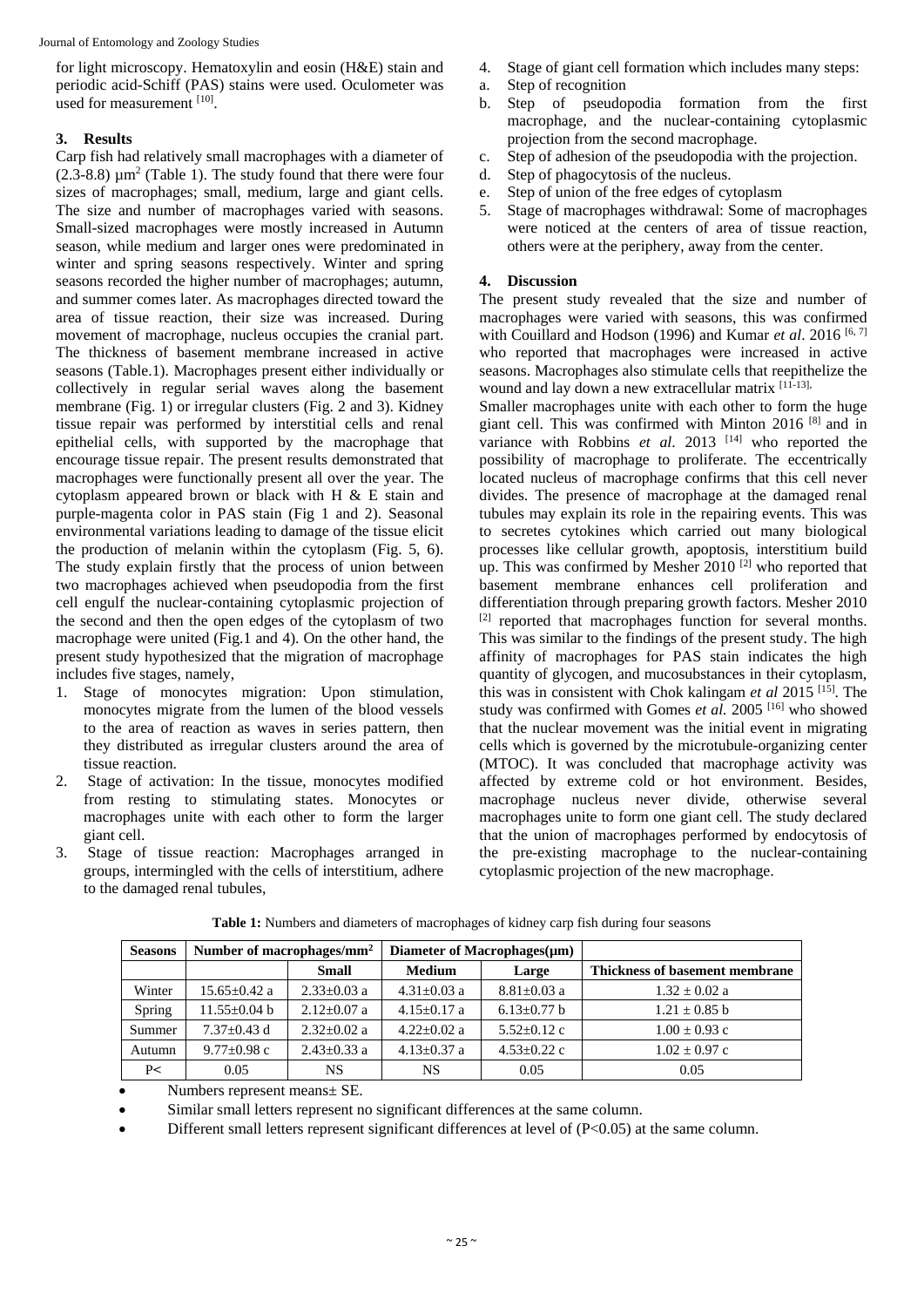

**Fig 1:** A wave of large non phagocytic type of macrophages in winter. Long arrows refer to the process of adhesion between macrophages to give rise to giant cell. Note small (small arrows) and medium (arrow heads) macrophages attached to damaged proximal convoluted tubule (blue star) in renal tissue of carp fish. White stars point the enlarged basement membrane. X1000. PAS stain.



**Fig 2:** Different sizes of macrophages in repairing process in winter. Small arrows refer to small macrophages surrounded damaged renal tubule (black star). Medium arrow refers to medium macrophage, Long arrow indicates large macrophages. White stars point the union of macrophages. X1000. PAS stain.



**Fig 3:** Kidney Carp fish in spring, macrophages accumulate in the center of the interstitium. Blue arrows refer to union of macrophages. Small arrows refer to small macrophages. x1000. PAS stain.



**Fig 4**: Carp fish kidney in winter. Small macrophage (small arrows), medium macrophage (medium arrow), and large macrophage (large arrow). white stars refer to giant cell, note the eccentric nuclei lies at the periphery (small arrows) and the process of fusion (endocytosis) between star-labeled macrophage and giant cell. Blue arrows refer to binucleated cells in renal tubular epithelial cells. Black star points to renal tubule surrounded by basement membrane (curved white arrow) X1000. PAS stain.



**Fig 5:** Different sizes laden-melanin macrophages intermingled with the interstitial tissue in Autumn. Long arrow refers to large macrophages, medium arrow refers to medium macrophage, and Small arrows indicate small inactive macrophages. Note the sizes of macrophages were smaller than spring and winter times X1000. H & E stain.



**Fig 6**: Kidney of Carp fish in summer. Few medium macrophages in the center and periphery of interstitial tissue (small arrows). Long arrow points to the union between two small macrophages. black star refers to blood vessel. X1000, PAS stain.